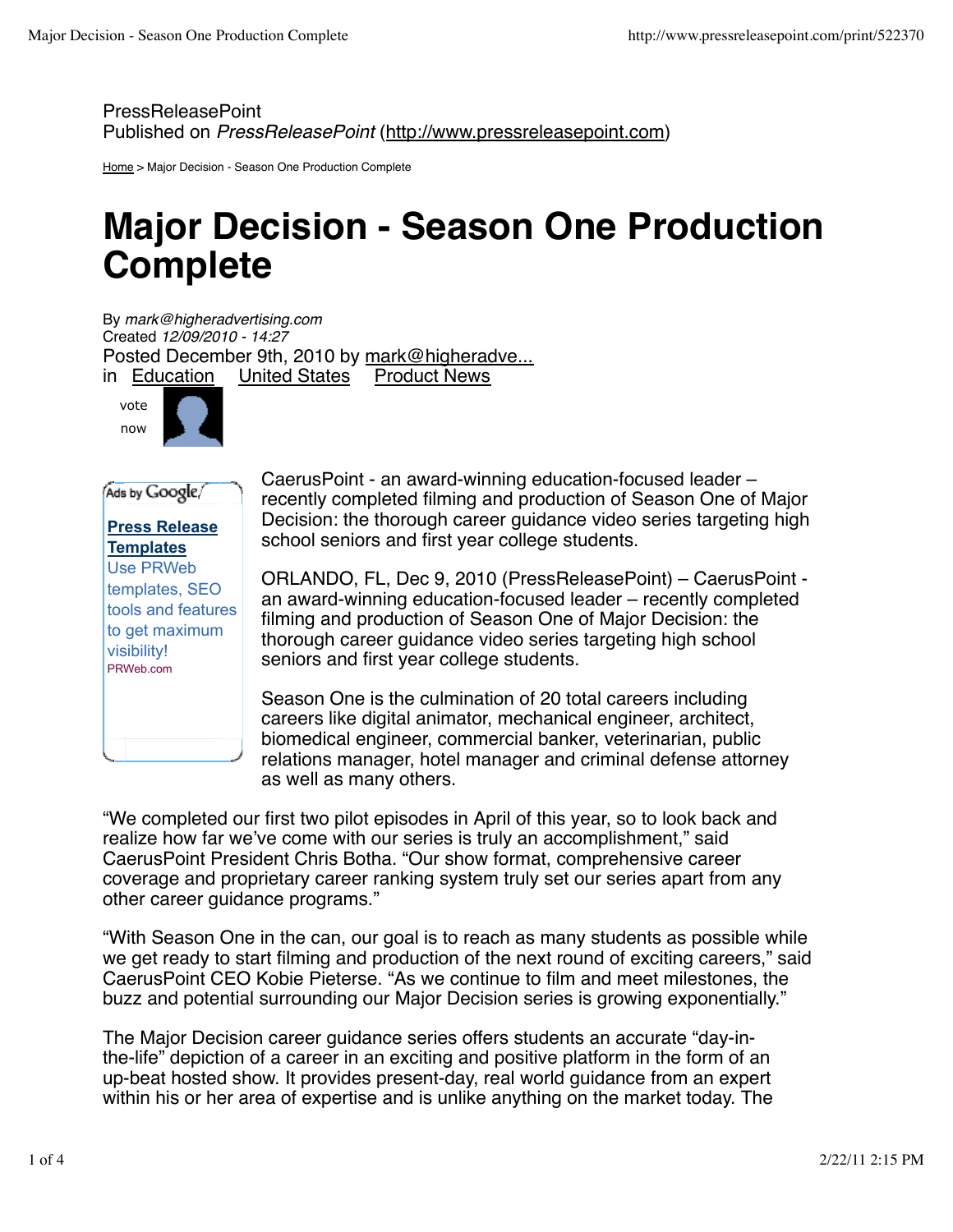series is entertaining while being fact filled and appeals to a diverse audience.

The series will ultimately span twelve popular industries and showcase up to five careers within each industry. Shot in high definition and targeting a broad diverse audience, the series is geared toward television broadcasting as well as conducive to being built easily into any classroom's curriculum.

Some of the key goals of the Major Decision series are to promote promising and fulfilling careers; spark an interest in today's youth for continued education; properly educate the audience on the realities of the selected careers; facilitate smarter career decisions; decrease the drop-out rate; reduce the number of years it takes to complete a degree; cut down on wasteful educational spending; and to improve college enrollment, placement and rankings. MAJOR DECISION - SERIES BREAKDOWN

Each Major Decision episode, delivered through state-of-the-art mediums (including web streaming; TV broadcasting; iPhone/iPad Apps; and DVD's), is comprised of three integral segments and spans less than a half hour. In segment one, two young and energetic co-hosts introduce the selected career path while in-studio. Together, they discuss the featured career and explain where it fits into the career hierarchy for the specific industry represented. To visualize their hierarchy explanation, an animated graphic chart is displayed for the viewer.

During segment two, one of the hosts conducts a 1:1 in-depth on site interview with an individual currently in the featured career. During the course of the interview, the viewer will hear first hand what this career entails such as education requirements, work environment, work-life balance, tools of the trade, etc. In addition to the 1:1 interview the host also visually shadows the interviewee, featuring the employee in his/her work environment performing typical daily tasks.

Segment three is an in-studio recap session regarding what the viewer has just learned, as well as animated digital graphic charts summarizing and ranking the career based on a proprietary 15-point career ranking system utilizing different weighted criteria.

The show has an extemporaneous style that is both humorous and lively, yet remaining factual and educational. The two hosts play off each other and keep the viewers attention, as confirmed by separate high school and college focus group sessions.

CaerusPoint recently took home an unprecedented 11 awards including ʻBest Education Program' at the 21st Annual Crystal Reel Awards Gala held by the Florida Motion Picture and Television Association (FMPTA) for their Major Decision series.

For more information on CaerusPoint's award-winning career guidance video series Major Decision, visit www.caeruspoint.com; or contact Mark Jerkins at Higher Advertising, Inc., email: Mark@higheradvertising.com; phone: 407.447.1340.

**Press Contact:** Mark Jerkins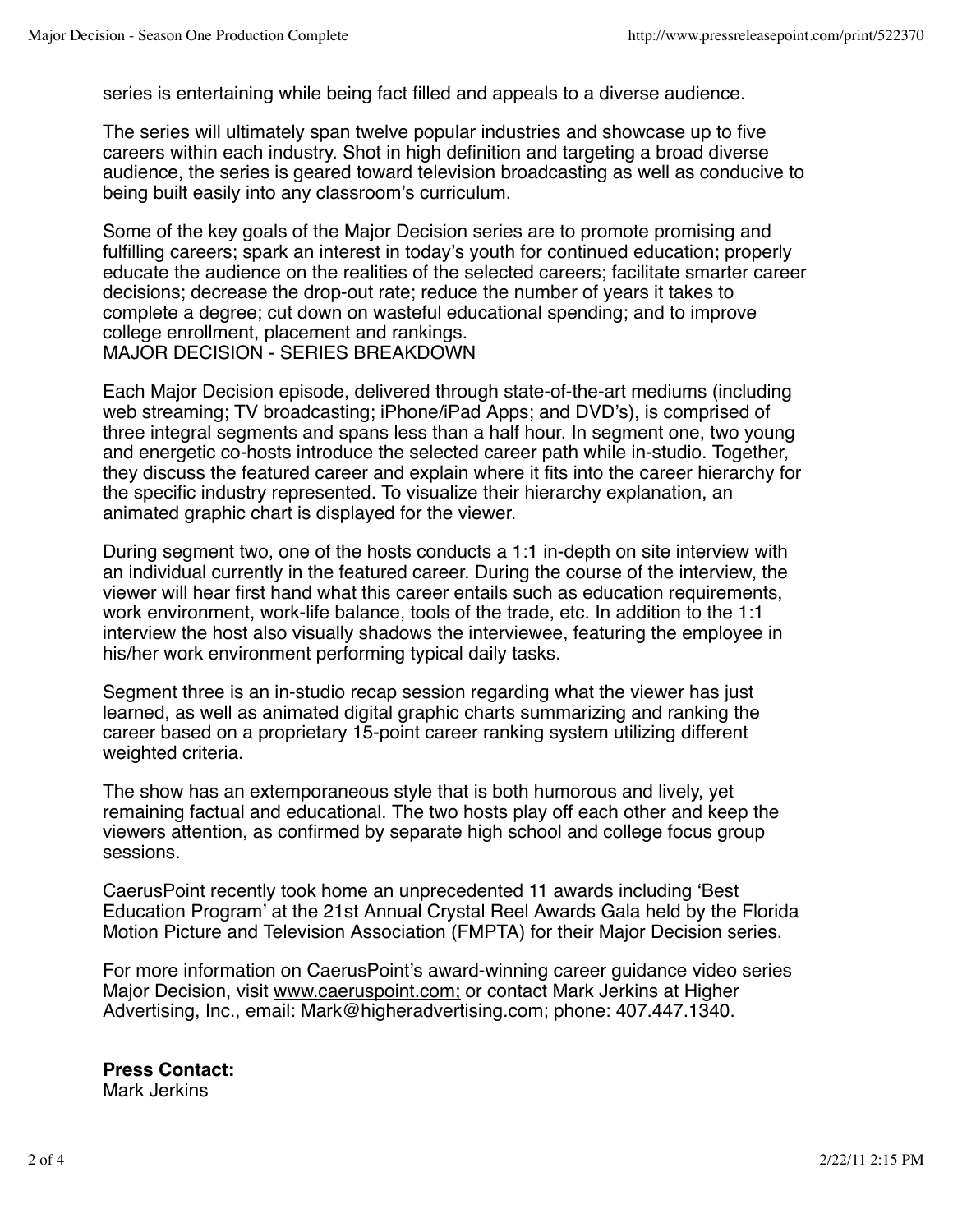111 N Magnolia Ave; STE 1015 Orlando FL 32801 mark@higheradvertising.com 407-447-1340 http://www.higheradvertising.com

Email this page



**Send Your Press Releases Directly to Journalists,**<br>Media Outlets and Major Search Engines

Copy this html code to your website/blog and link to this press release.

<a href="http://www.pressreleasepoint.com/major-decision-seasonone-production-complete">Major Decision - Season One Production Complete</a>

Education United States Product News Free Press Release Distribution Website. Write Press Release. Submit Press Release. Distribute Press Release.

## **Tags**

research eLearning programs property custom idx Graphics software small business Demand Forecast fi nanceenergy Social Media free  $\lambda$  real estate seo Internet MLS Healthcare Outskirts Press online marketing elearning **Email** Insurance education idx technology Firewall Arts internet marketing search engine optimization  $SeCUIity$ Denmark Memory Open Source norway Online Content management Gao Programming mobile Entertainment investment travel Compliance Video uk Accounting report music Search Engine website AJAX Linux business Storage Encryption environment Social Networks Fashion **Marketing Supply Chain Managem** online Software Testing Netherlands market iPhone art Russia Wealth Masters International (WMI) Virtualization carboncopypro home systems training Belgium security INDIA Switzerland book it Document Management Database idx solution health Website Web2.0 **broker Servers Business Intelligence Components**